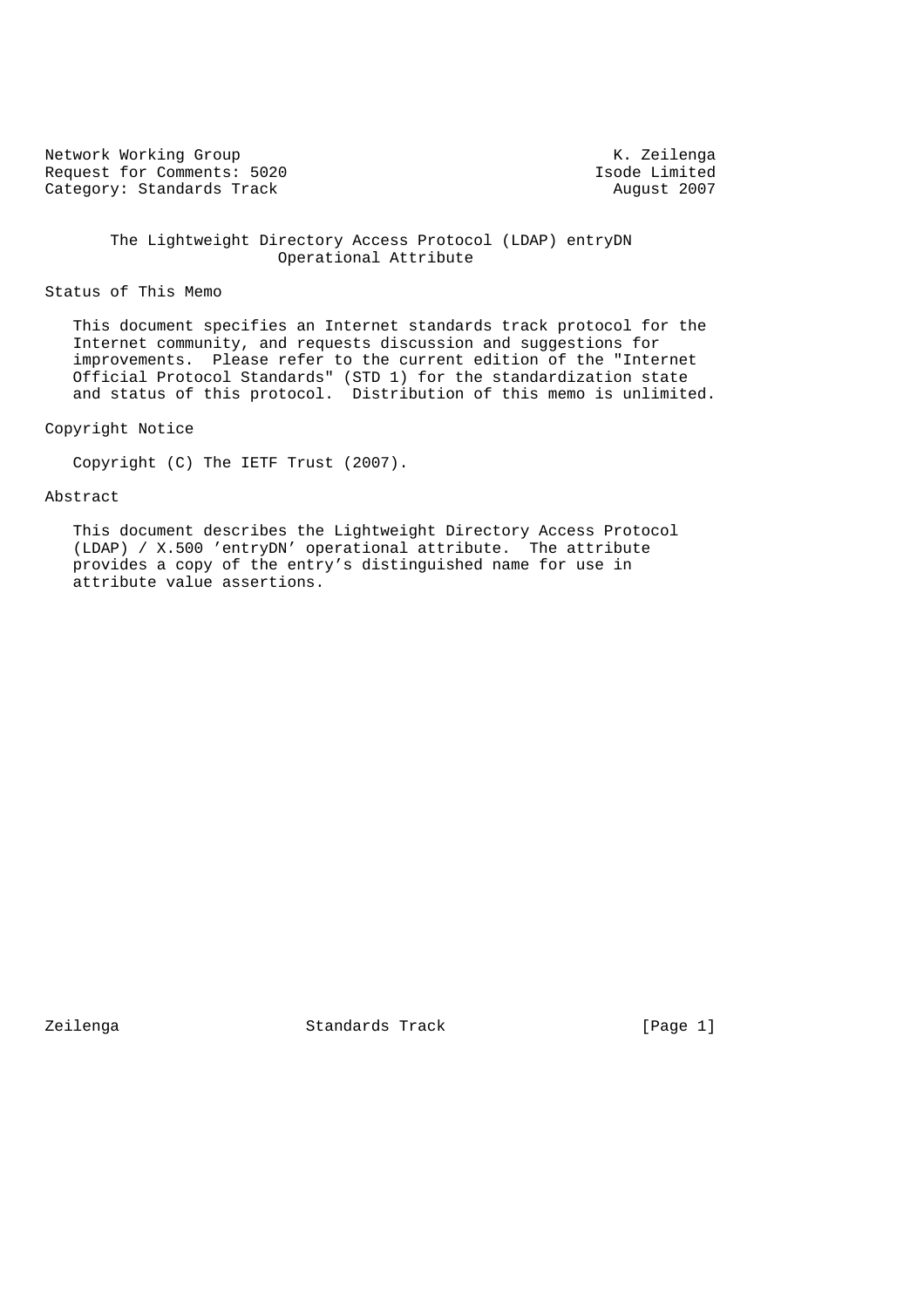1. Background and Intended Use

 In X.500 Directory Services [X.501], such as those accessible using the Lightweight Directory Access Protocol (LDAP) [RFC4510], an entry is identified by its distinguished name (DN) [RFC4512]. However, as an entry's DN is not an attribute of the entry, it is not possible to perform attribute value assertions [RFC4511] against it.

 This document describes the 'entryDN' operational attribute which holds a copy of the entry's distinguished name. This attribute may be used in search filters. For instance, searching the subtree <dc=example,dc=com> with the filter:

```
 (entryDN:componentFilterMatch:=or:{
     item:{ component "3", rule rdnMatch, value "ou=A" },
    item: { component "3", rule rdnMatch, value "ou=B" \} })
```
would return entries in the subtree <ou=A,dc=example,dc=com> and entries in subtree <ou=B,dc=example,dc=com>, but would not return any other entries in the subtree <dc=example,dc=com>.

 In the above paragraph, DNs are presented using the string representation defined in [RFC4514], and the example search filter is presented using the string representation defined in [RFC4515] with whitespace (line breaks and indentation) added to improve readability. The 'componentFilterMatch' and 'rdnMatch' rules are specified in [RFC3687].

 Schema definitions are provided using LDAP description formats [RFC4512]. Definitions provided here are formatted (line wrapped) for readability.

2. 'entryDN' Operational Attribute

 The 'entryDN' operational attribute provides a copy of the entry's current DN.

 The following is an LDAP attribute type description suitable for publication in subschema subentries.

 ( 1.3.6.1.1.20 NAME 'entryDN' DESC 'DN of the entry' EQUALITY distinguishedNameMatch SYNTAX 1.3.6.1.4.1.1466.115.121.1.12 SINGLE-VALUE NO-USER-MODIFICATION USAGE directoryOperation )

Zeilenga Standards Track [Page 2]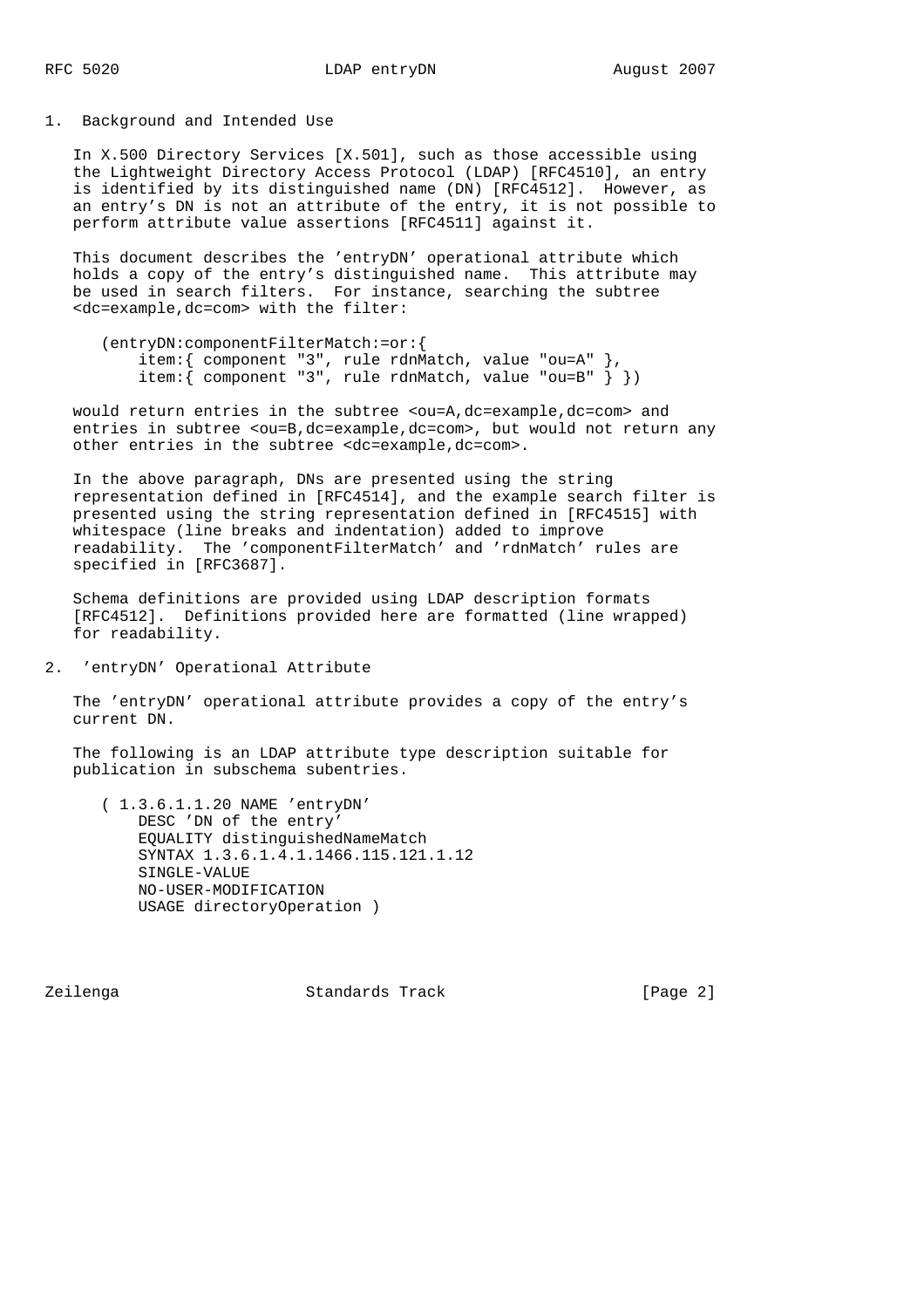Note that the DN of the entry cannot be modified through this attribute.

3. Security Considerations

 As this attribute only provides an additional mechanism to access an entry's DN, the introduction of this attribute is not believed to introduce new security considerations.

- 4. IANA Considerations
- 4.1. Object Identifier Registration

 IANA has registered (upon Standards Action) an LDAP Object Identifier [RFC4520] for use in this document.

 Subject: Request for LDAP OID Registration Person & email address to contact for further information: Kurt Zeilenga <Kurt.Zeilenga@Isode.COM> Specification: RFC 5020 Author/Change Controller: IESG Comments: Identifies the 'entryDN' attribute type

4.2. 'entryDN' Descriptor Registration

 IANA has registered (upon Standards Action) the LDAP 'entryDN' descriptor [RFC4520].

 Subject: Request for LDAP Descriptor Registration Descriptor (short name): entryDN Object Identifier: 1.3.6.1.1.20 Person & email address to contact for further information: Kurt Zeilenga <Kurt.Zeilenga@Isode.COM> Usage: Attribute Type Specification: RFC 5020 Author/Change Controller: IESG

Zeilenga **Standards Track** [Page 3]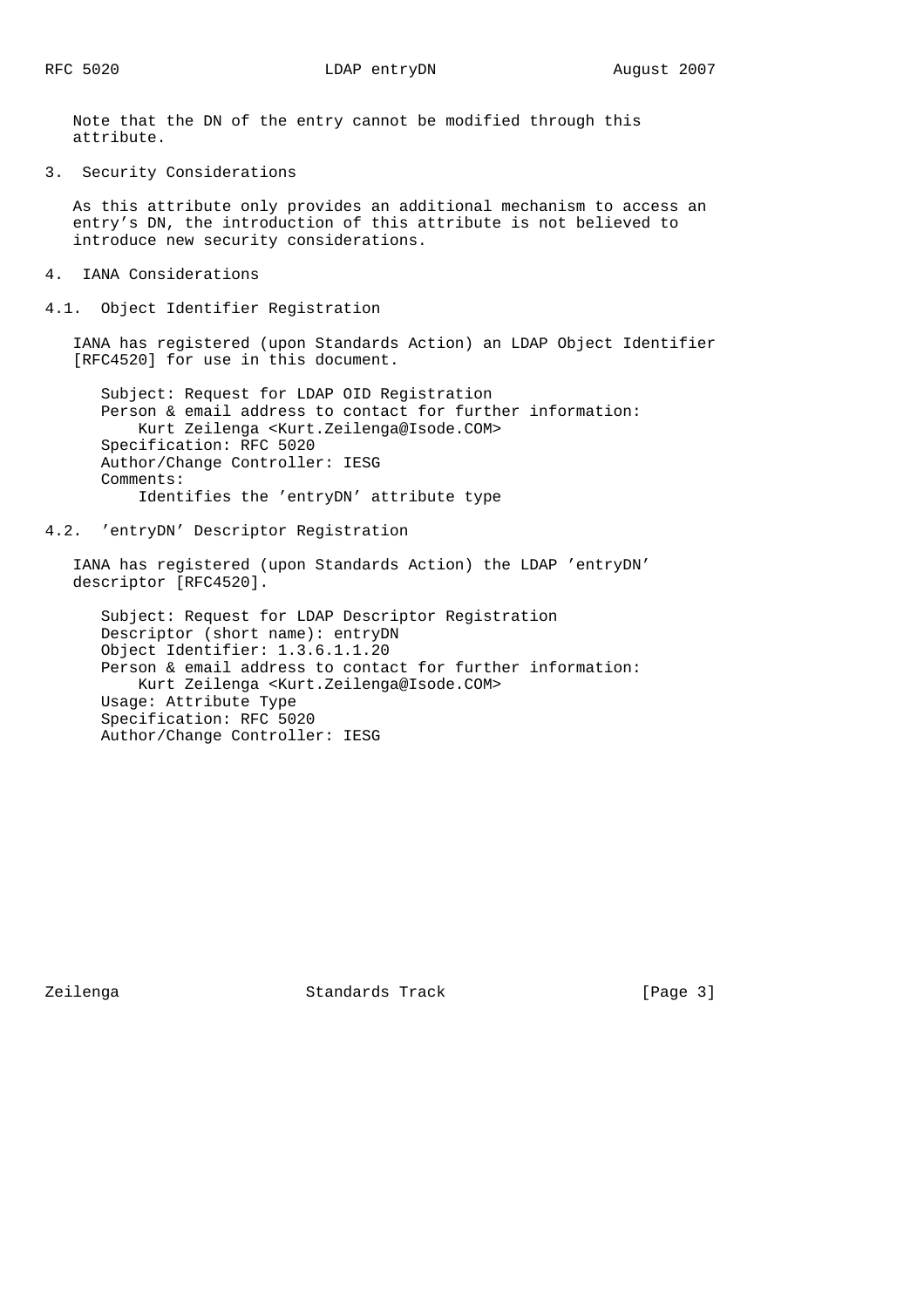### 5. References

- 5.1. Normative References
	- [RFC4510] Zeilenga, K., Ed., "Lightweight Directory Access Protocol (LDAP): Technical Specification Road Map", RFC 4510, June 2006.
	- [RFC4512] Zeilenga, K., Ed., "Lightweight Directory Access Protocol (LDAP): Directory Information Models", RFC 4512, June 2006.
	- [X.501] International Telecommunication Union Telecommunication Standardization Sector, "The Directory -- Models," X.501(1993) (also ISO/IEC 9594-2:1994).
- 5.2. Informative References
	- [RFC3687] Legg, S., "Lightweight Directory Access Protocol (LDAP) and X.500 Component Matching Rules", RFC 3687, February 2004.
	- [RFC4511] Sermersheim, J., Ed., "Lightweight Directory Access Protocol (LDAP): The Protocol", RFC 4511, June 2006.
	- [RFC4514] Zeilenga, K., Ed., "Lightweight Directory Access Protocol (LDAP): String Representation of Distinguished Names", RFC 4514, June 2006.
	- [RFC4515] Smith, M., Ed., and T. Howes, "Lightweight Directory Access Protocol (LDAP): String Representation of Search Filters", RFC 4515, June 2006.
	- [RFC4520] Zeilenga, K., "Internet Assigned Numbers Authority (IANA) Considerations for the Lightweight Directory Access Protocol (LDAP)", BCP 64, RFC 4520, June 2006.

# Author's Address

 Kurt D. Zeilenga Isode Limited

EMail: Kurt.Zeilenga@Isode.COM

Zeilenga Standards Track [Page 4]